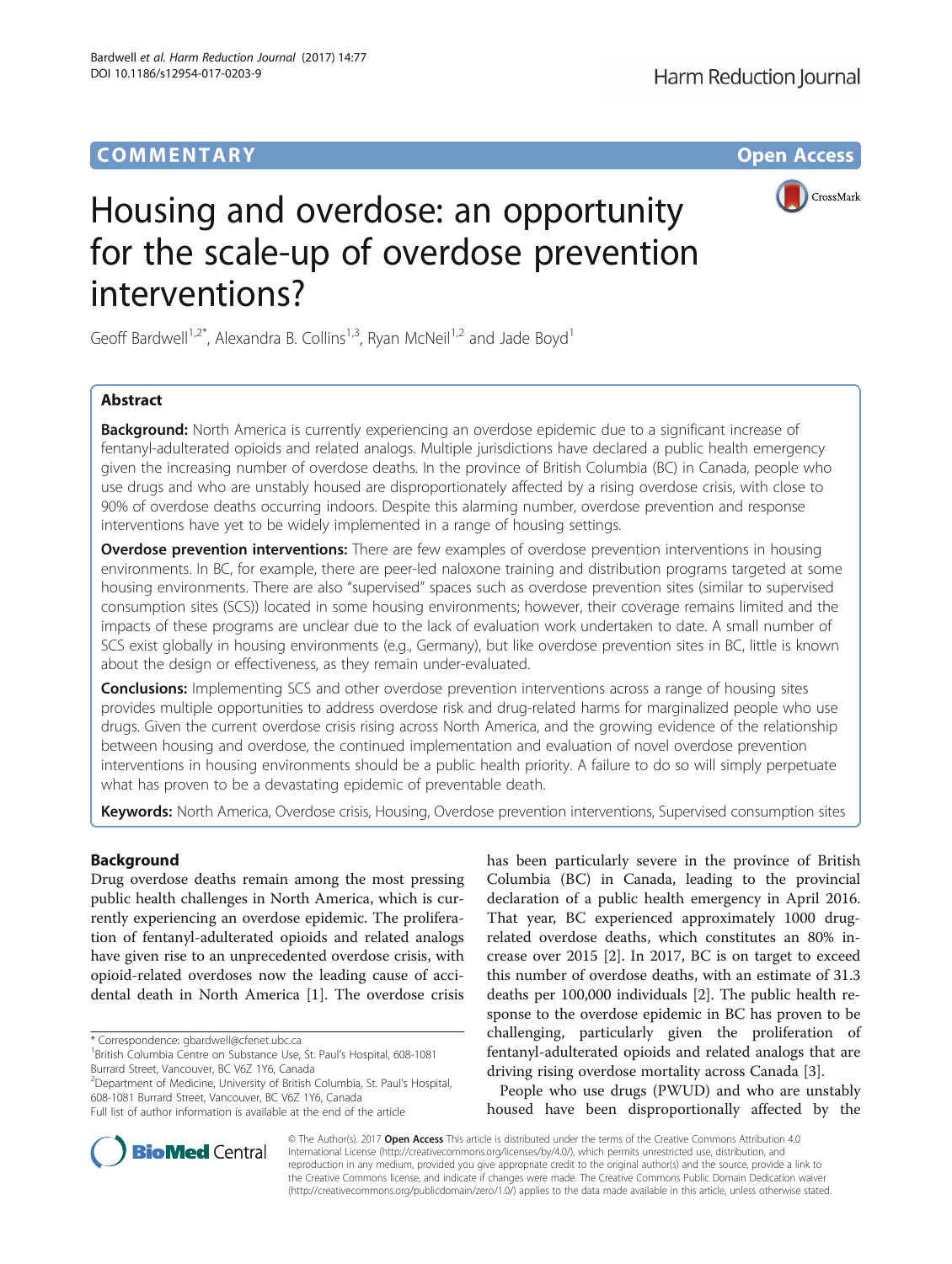overdose crisis in British Columbia, as elsewhere [[4](#page-3-0)]. According to a recent provincial coroner's report, 88.5% of BC's overdose deaths are occurring indoors, with men who use alone being most affected [[2\]](#page-3-0). Despite these statistics, and the well-described aspects of housing environments that shape overdose risk [\[5](#page-3-0)–[7\]](#page-3-0), overdose prevention and response interventions have yet to be widely implemented in a range of housing settings, including in those designed specifically for PWUD. Furthermore, research has largely focused on substance use and housing for people experiencing homelessness rather than for those who are housed [\[8](#page-3-0)–[10\]](#page-3-0). However, a recent systematic review of Housing First literature found an absence of explicit mention and discussion of harm reduction interventions [\[11\]](#page-3-0). With the exception of managed alcohol programs [\[12](#page-3-0)–[14](#page-3-0)], there remains a lack of published research on harm reduction interventions that target drug use in housing environments specifically.

#### Overdose prevention interventions

In BC, a small number of overdose prevention interventions have begun to be implemented within housing environments that serve as models to inform overdose responses in other settings. These include housingbased overdose prevention sites, peer-led naloxone training and distribution, peer witness injection programs, and shared-using rooms. Drug user organizations (e.g., Vancouver Area Network of Drug Users, Downtown Eastside SRO Collaborative) and other community groups have also scaled-up naloxone training and distribution within housing environments to ensure that PWUD are properly equipped and trained to administer naloxone in the event of an overdose [[15](#page-3-0)]. Further, a city-funded naloxone pilot project has also been implemented in 12 low-income private housing buildings with the highest overdose rates in Vancouver, BC's Downtown Eastside neighborhood. In this project, tenants are hired in each building as peer workers to provide naloxone training and distribution to residents and guests in their buildings [[16\]](#page-3-0).

Additionally, peer witness injection programs were established in two temporary winter emergency shelters in Vancouver from December 2016 to March 2017. In each shelter, a designated room was set up with a table, chairs, and harm reduction supplies (e.g., sterile water, syringes, and cookers) for shelter residents to inject drugs. Peer staff were hired part-time and trained to monitor drug use onsite and respond in the event of an overdose. Finally, "shared-using" rooms have been implemented in select supportive housing sites in Vancouver to expand witnessed injection programming to tenants, particularly those who are socially isolated. Shared-using rooms are spaces separate from residents' personal rooms where they can go to inject drugs. While

these rooms vary between buildings in how they are monitored (e.g., cameras or staff) or designed (e.g., designated rooms or hallways), they are intended to provide a 'supervised' space for people to use drugs, as an alternative to using alone in their rooms where they may be at greater risk of dying from an overdose [[17](#page-3-0)]. Although these interventions constitute a positive step towards reducing overdose deaths in housing environments, their coverage remains context-specific and limited, they are often not officially sanctioned, and the precise impacts of these programs are unclear due to the lack of evaluation work undertaken to date.

Moreover, overdose prevention sites (OPS) have been established in communities across BC and are similar to supervised consumption sites (SCS) in that PWUD are monitored by trained staff or volunteers to intervene in the event of an overdose. Unlike SCS, which require an exemption to operate legally under current federal law, OPS operate under a provincial ministerial order given the public health emergency [\[18\]](#page-3-0). As such, OPS tend to be simpler in design and operation, are more peerdriven, and offer no or fewer clinical services. Since the implementation of OPS in BC, activists across Canada have opened similar OPS, although the legality of such sites remains unclear [[19](#page-3-0)]. In BC, OPS exist in housing environments such as supportive housing and homeless drop-in centers [\[20, 21](#page-3-0)], but they too have not been well described. While some evaluations are currently underway, findings have yet to be published.

SCS currently exist in a variety of settings, with over 90 located in eight countries [[22\]](#page-3-0). SCS are health settings where people can consume pre-obtained drugs under the supervision of medically trained staff [\[23](#page-3-0)]. These services have been rigorously evaluated and have been shown to reduce adverse health-related outcomes, including morbidity and mortality associated with overdose [\[24, 25\]](#page-3-0). Despite the overwhelming scientific evidence supporting SCS, there continues to be social and structural barriers (e.g., drug-related stigma and antiharm reduction policies) to the implementation of these life-saving public health interventions in communities around the globe. In settings across North America, a lack of support by policymakers and governments to fund and implement evidence-based harm reduction interventions continue to pose major challenges to opening SCS. However, circumventing such political barriers has proven feasible within the context of a public health emergency. For example, in Canada, a shift in government policies has made it significantly less onerous to open SCS, given the severity of the overdose crisis [\[26](#page-3-0)]. Consequently, there has been a rapid scaling up of SCS, with multiple sites having opened in Montréal, Toronto, Ottawa, Victoria, Surrey, Kelowna, Kamloops, and Vancouver. Furthermore, provincial ministerial orders in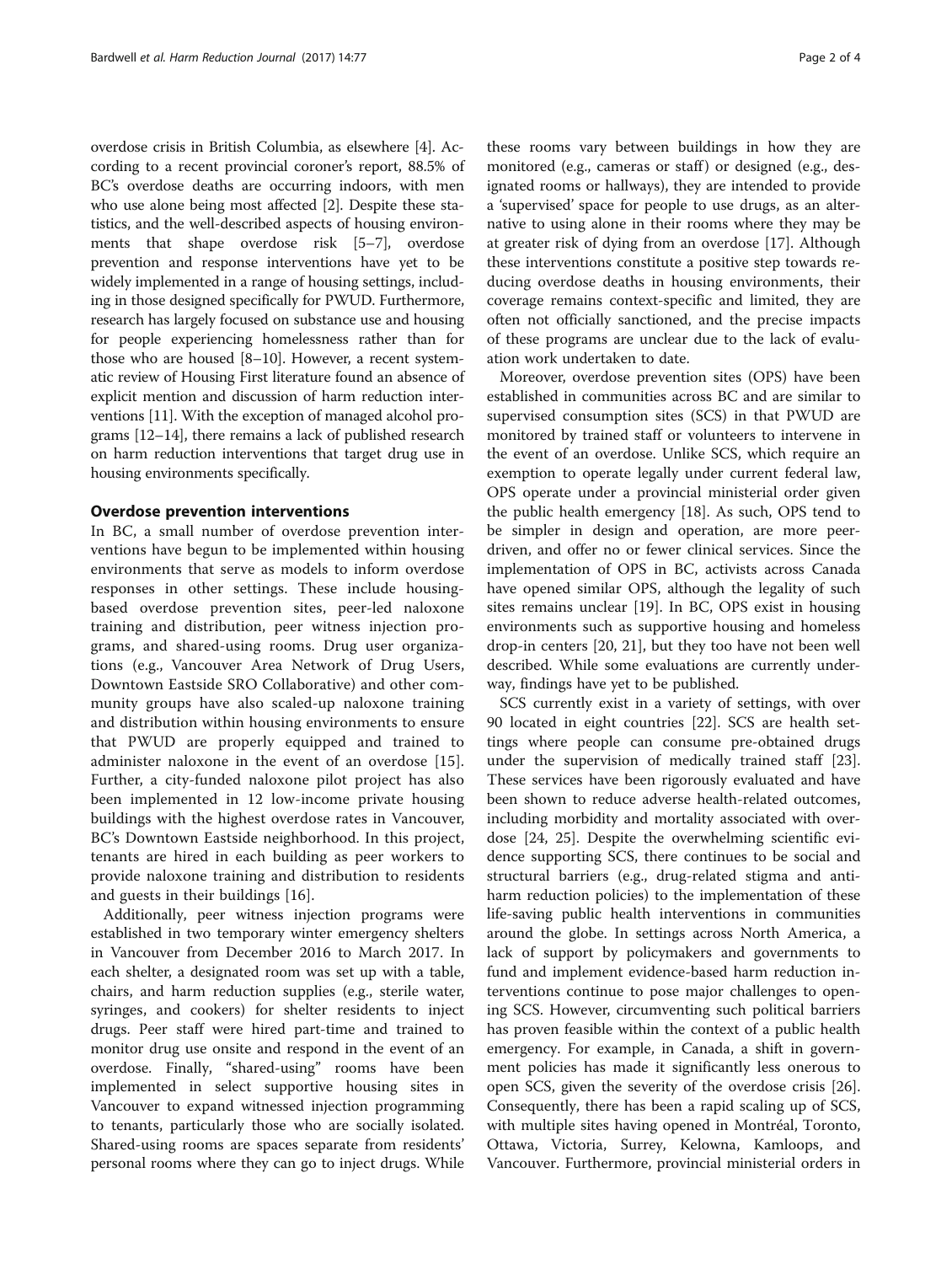BC have aided in the implementation of OPS, including funding for these services, and yet, other regions in Canada continue to face political barriers. Despite these challenges, several other North American cities are also considering the implementation of SCS as a measure to respond to overdose and other harms associated with injection drug use (e.g., San Francisco and New York) [[27\]](#page-3-0).

Given the known effectiveness of SCS in reducing overdose morbidity and mortality, it is somewhat surprising that these services have yet to be widely implemented and evaluated in housing environments, especially given the disproportionate rate of fatal overdoses occurring in private housing environments [\[2](#page-3-0)]. There are a small number of SCS within housing environments worldwide. For example, in Frankfurt, Germany, the "Eastside" facility is a large rehabilitation center that also offers SCS for its approximately 100 residents. Additionally, Luxembourg City, Luxembourg, has the "Abrigado"––a low-threshold housing facility that offers SCS along with HIV testing, counseling, and primary care services [[28\]](#page-3-0). However, little is known about the design or effectiveness of these SCS, as they remain under-evaluated.

#### Conclusions

Despite SCS developments, there have been few interventions for PWUD who are unstably housed. Implementing SCS and other overdose prevention interventions across housing models provides multiple opportunities to address overdose risk and drug-related harms for marginalized PWUD. For example, incorporating SCS in emergency shelters or supportive housing would provide services beyond the capacity of part-time staff and volunteers. This integration could include having medically trained staff onsite to provide harm reduction supplies and education, supervise drug use, make referrals to health and social services, and respond to overdoses and other health issues that may arise. Additionally, the rapid gentrification of urban areas highlight the need for innovative programming (e.g., mobile SCS and mobile distribution of harm reduction supplies) that extend support to displaced and vulnerably housed PWUD. Complementing fixed overdose prevention services, including those within housing environments, with more flexible interventions may provide a more effective response to the various overdose risks faced by PWUD who are vulnerably housed.

Until we can achieve more large-scale legal and policybased harm reduction goals (e.g., decriminalization), the scaling up of SCS and other novel overdose prevention interventions in housing environments represents an innovative public health opportunity deserving of immediate attention. Further efforts should now be focused on the ways in which such interventions can be embedded in a range of housing and shelter environments to adequately respond to the overdose epidemic. These services should also be rigorously evaluated, including an examination of their impacts on rates of using alone and fatal overdose, impacts on residents who do not use drugs, effects on specific at-risk populations, and their cost effectiveness. Given the current North American overdose crisis, and growing evidence of the relationship between housing and overdose, the continued implementation and evaluation of novel overdose prevention interventions in housing environments should be a public health priority. A failure to do so will simply perpetuate what has proven to be a devastating epidemic of preventable death.

#### Abbreviations

BC: British Columbia; OPS: Overdose prevention sites; PWUD: People who use drugs; SCS: Supervised consumption sites

#### Acknowledgements

We would like to thank Thomas Kerr for his feedback on an earlier version of this manuscript.

#### Funding

Geoff Bardwell is supported by a Mitacs Elevate Postdoctoral Fellowship from Mitacs Canada. Alexandra Collins is supported by a Mitacs award through the Mitacs Accelerate Program. Ryan McNeil is supported by a Canadian Institutes of Health Research New Investigator Award and a Michael Smith Foundation for Health Research Scholar Award. This research was supported by the US National Institutes for Health (R01DA044181) and Canadian Institutes of Health Research.

## Availability of data and materials

Not applicable.

#### Authors' contributions

GB conceptualized the commentary, conducted the literature review, and wrote the first draft of the manuscript. All authors contributed to the development and editing of the manuscript. All authors have read and approved the final version of the manuscript.

#### Ethics approval and consent to participate

Not applicable.

#### Consent for publication

Not applicable.

#### Competing interests

The authors declare that they have no competing interests.

#### Publisher's Note

Springer Nature remains neutral with regard to jurisdictional claims in published maps and institutional affiliations.

#### Author details

<sup>1</sup> British Columbia Centre on Substance Use, St. Paul's Hospital, 608-1081 Burrard Street, Vancouver, BC V6Z 1Y6, Canada. <sup>2</sup> Department of Medicine, University of British Columbia, St. Paul's Hospital, 608-1081 Burrard Street, Vancouver, BC V6Z 1Y6, Canada. <sup>3</sup> Faculty of Health Sciences, Simon Fraser University, 8888 University Drive, Burnaby, BC V5A 1S6, Canada.